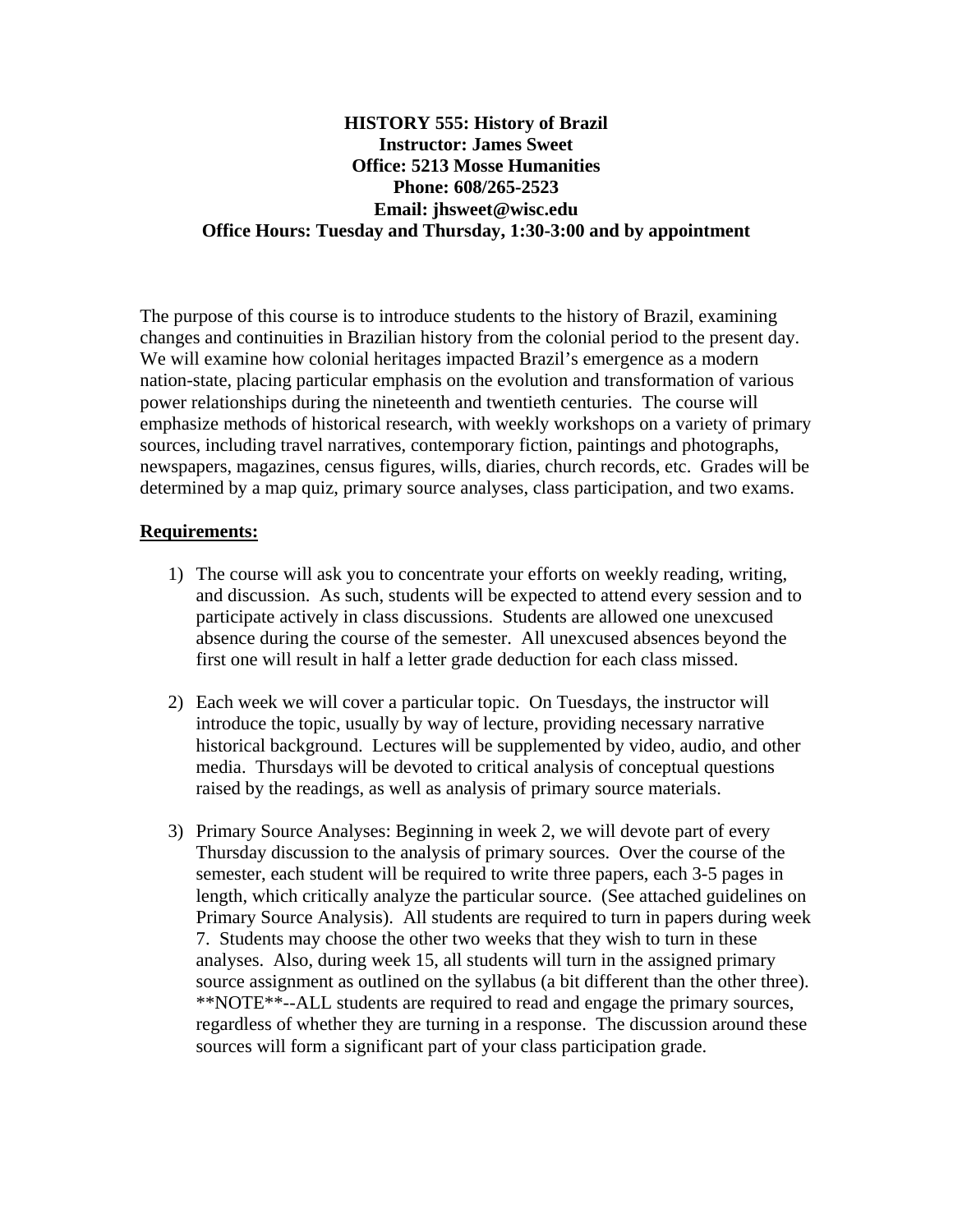4) Grades will be determined roughly as follows: map quiz (5%), class participation (10%), primary source analysis due in week 7 (15%), primary source analysis due in week 15 (10%), 2 primary source analyses  $\omega$  10% each = (20%), midterm (20%), final (20%).

### **Required Readings:**

Thomas E. Skidmore, *Brazil: Five Centuries of Change* (Oxford, 1999)

One  $19<sup>th</sup>$  century traveler's account from Brazil (see week 7 for more detail)

Robert M. Levine, *Father of the Poor: Vargas and His Era* (Cambridge, 1998)

Carolina Maria de Jesus, *Child of the Dark: The Diary of Carolina Maria de Jesus* (Signet, 2003)

**Coursepack** 

# **Course Outline**

#### **Week 1: Introduction**

9/6—Introduction—Go over syllabus. Introduction to Brazil: geography, etc. Map.

9/8—Lecture: Portuguese Background/The Tupinambá and their Neighbors Prior to 1500

#### **Week 2: Native Brazilians and Responses to Conquest**

**Reading:** Skidmore, 1-19; Janaína Amado, "Mythic Origins: Caramuru and the Founding of Brazil," *Hispanic American Historical Review* 80 (2000): 783-811.

**Primary Source:** de Lery, *History of a Voyage to the Land of Brazil* chps. 8, 18, 19

9/13—Lecture: Portuguese Colonization and its Impacts on Native Populations: Caramuru, João Ramalho, Hans Staden. Film Clip: The Mission

9/15—Discussion: What were the reactions of Portuguese to Amerindians? Amerindians to Portuguese? How should we characterize Caramuru and João Ramalho? Did early race mixing lead to the formation of a uniquely Brazilian population?

#### **Week 3: Colonial Economy and Society**

**Readings:** Stuart B. Schwartz, "A Commonwealth Within Itself: The Early Brazilian Sugar Industry, 1550-1670," in Schwartz, ed., *Tropical Babylons: Sugar and the Making of the Atlantic World, 1450-1680* (UNC, 2004), 158-200; Muriel Nazzari, "Parents and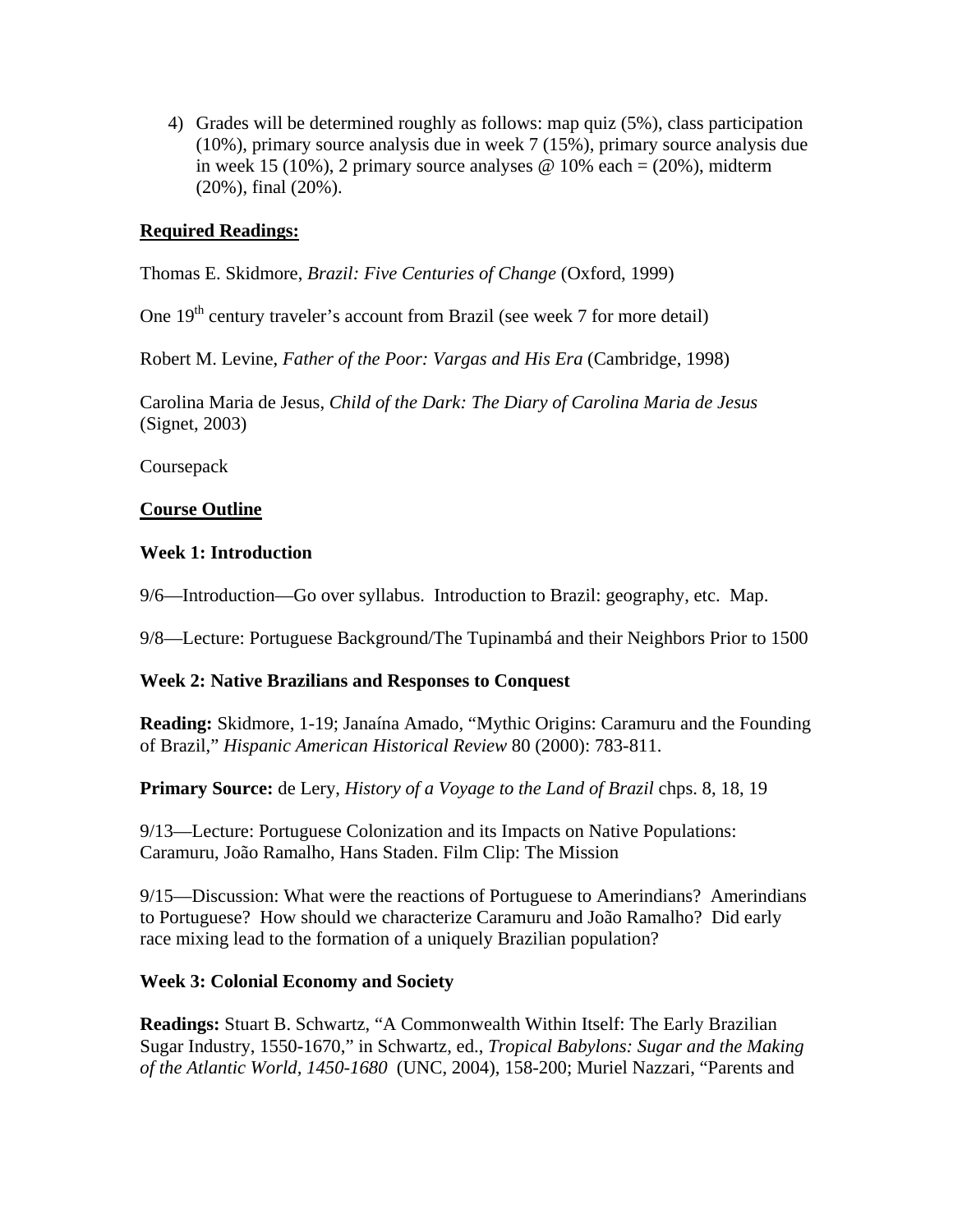Daughters: Change in the Practice of Dowry in Sao Paulo (1600-1770)," *Hispanic American Historical Review* 70 (1990): 639-665.

**Primary Source:** Muriel Nazzari, "Favored Women, Subjected Indians: The Settlement of Pero d'Araujo's Estate in São Paulo (1637-1640)," in Richard Boyer and Geoffrey Spurling, eds., *Colonial Lives: Documents in Latin American History, 1550-1850* (Oxford, 2000), 141-154.

9/20—Lecture and Discussion: Economy, Family, and the Catholic Church. Plantation scenes from Handler, Travessia. Discussion: Was Brazilian sugar society tied into a larger economic system? If so, how? What was the role of the Catholic Church in colonial Brazil? In what ways was the Church influential in settlement and colonization? Describe the family in Brazilian society. Can we speak of "the family" (singular) in colonial Brazil? Why or why not? Using the last will and testament of Pero d'Araujo, describe his economic and social place in Brazilian society.

9/22—No Class. Locate a travel narrative and begin reading it. See week 7 for more detail.

# **Week 4: Indian and African Slavery**

**Readings:** Stuart B. Schwartz, "First Slavery: From Indian to African," in Schwartz, *Sugar Plantations in the Formation of Brazilian Society, Bahia, 1550-1835* (Cambridge, 1985), 51-72 (on reserve); AJR Russell-Wood, "The Other Slavery: Gold Mining and the Peculiar Institution," in Russell-Wood, *The Black Man in Slavery and Freedom in Colonial Brazil* (New York, 1982), 104-127; Robert Slenes, "African Abrahams, Lucretias and Men of Sorrows: Allegory and Allusion in the Brazilian Anti-Slavery Lithographs (1827-1835) of Johann Moritz Rugendas," *Slavery and Abolition* 23 (2002): 147-168

**Primary Sources:** Go to Slavery Image Database and examine Debret drawings. Simply go to the site, click on "Explore the Collection," and enter "Debret" in the search engine. The drawings will come up: http://hitchcock.itc.virginia.edu/Slavery/

9/27—Lecture: African Origins, the Slave Trade, and Slave Life in Brazil

9/29—Discussion: From what parts of Africa did slaves arrive in Brazil over the course of the slave trade? How were Africans employed? To what extent were Africans able to maintain family and kinship ties in Brazil? How should we define "family" in African slave communities? Does this definition have any resonance, impact today? Why did the Portuguese shift from Indian to African labor? Why were Africans considered more valuable workers? During this transition period, how would you characterize the relationship between Africans and Indians? Did these relationships/exchanges result in a more authentically "Brazilian" population? How? Using the Slenes article, along with the Debret images at the Slavery Image Database, what are the possibilities and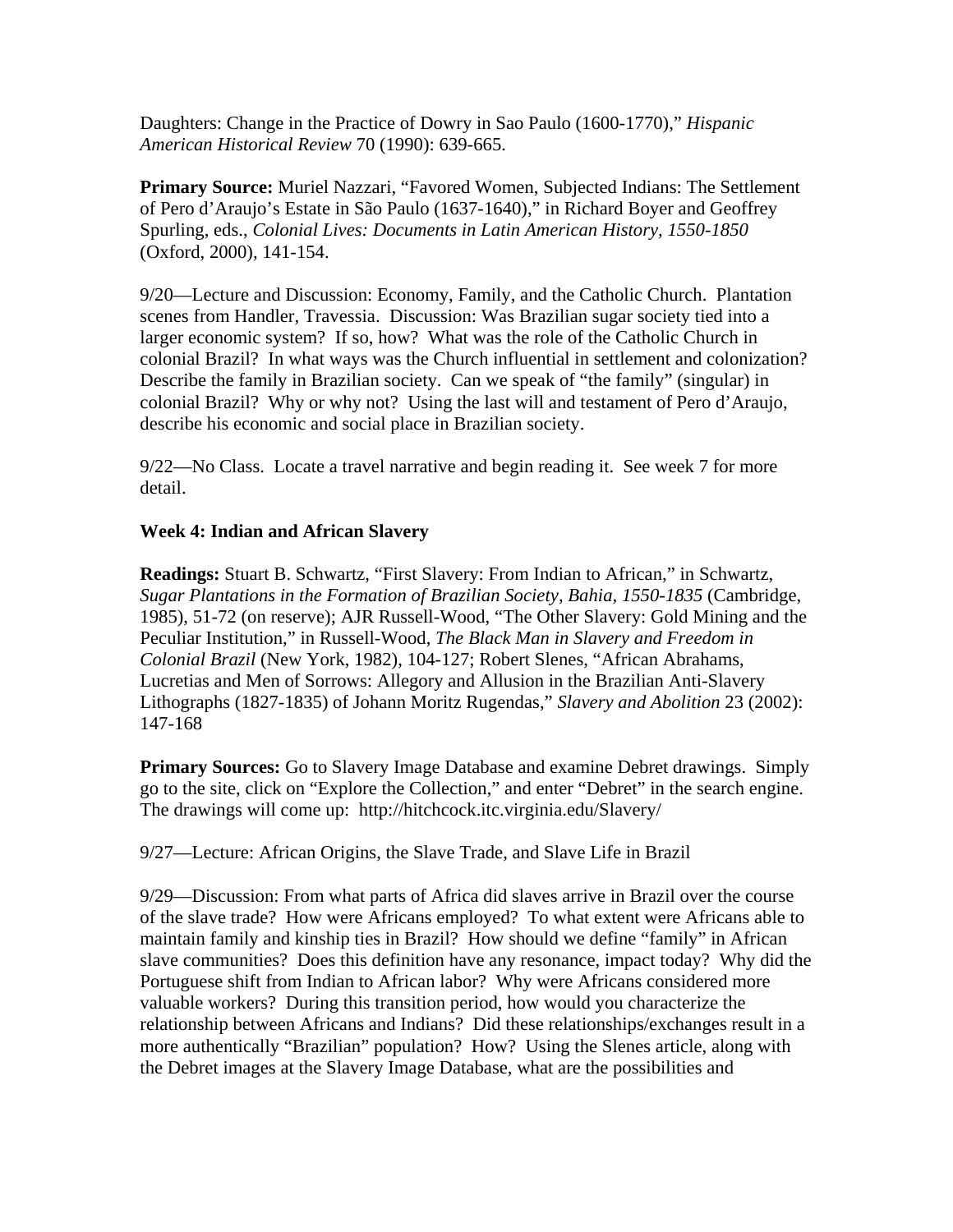limitations of using images as historical sources? Do they reflect biases in the same ways as documents? Why or why not?

# **Week 5: Responses to Slavery: Resistance**

**Readings:** Alida O. Metcalf, "Millenarian Slaves? The Santidade of Jaguaripe and Slave Resistance in the Americas," *American Historical Review* 104 (1999), 1531-1559 (on reserve); James H. Sweet, *Recreating Africa: Culture, Kinship, and Religion in the African-Portuguese World, 1441-1770* (UNC,2003), 161-188.

**Primary Source:** Read the Inquisition case at:

http://academic.csuohio.edu/as227/Lectures/Brazil/pinta\_translation.htm

10/4—Lecture: Religion, Runaways, and Rebellion: Resistance in Brazil. Palmares, Malê Rebellion of 1835, etc. Clips from film: "Quilombo"

10/6—Discussion: How were African religious rituals transformed from Africa to Brazil? How were they utilized differently? To what extent did African rituals mix with Catholic, Native beliefs? Does the film "Quilombo" give an accurate portrayal of Palmares in the seventeenth century? Why or why not? What kinds of information can be gleaned from Inquisition cases about African culture, slave culture, popular culture? What can be learned about the Catholic Church? What are the limitations of these documents?

# **Week 6: The Marquis de Pombal and Late Colonial Brazil**

**Reading:** Skidmore, 29-35; Stuart B. Schwartz, "The Formation of Colonial Identity in Brazil," in *Colonial Identity in the Atlantic World, 1500-1800*, eds. Nicholas Canny and Anthony Pagden (Princeton, 1987), 15-50 (on reserve).

**Primary Source:** See description of 1755 Lisbon earthquake at:

http://www.fordham.edu/halsall/mod/1755lisbonquake.html

10/11—Lecture: The Pombaline Reforms and Brazilian Reactions

10/13—Discussion: How did "Brazilian" identity crystallize at the end of the colonial period? Describe the processes that led to this point. What role did the Pombaline reforms play in the forging of "Brazilian" identity? To what extent did environmental factors lead to the economic decline of the Portuguese empire? How can an earthquake impact history?

# **Week 7: Independence**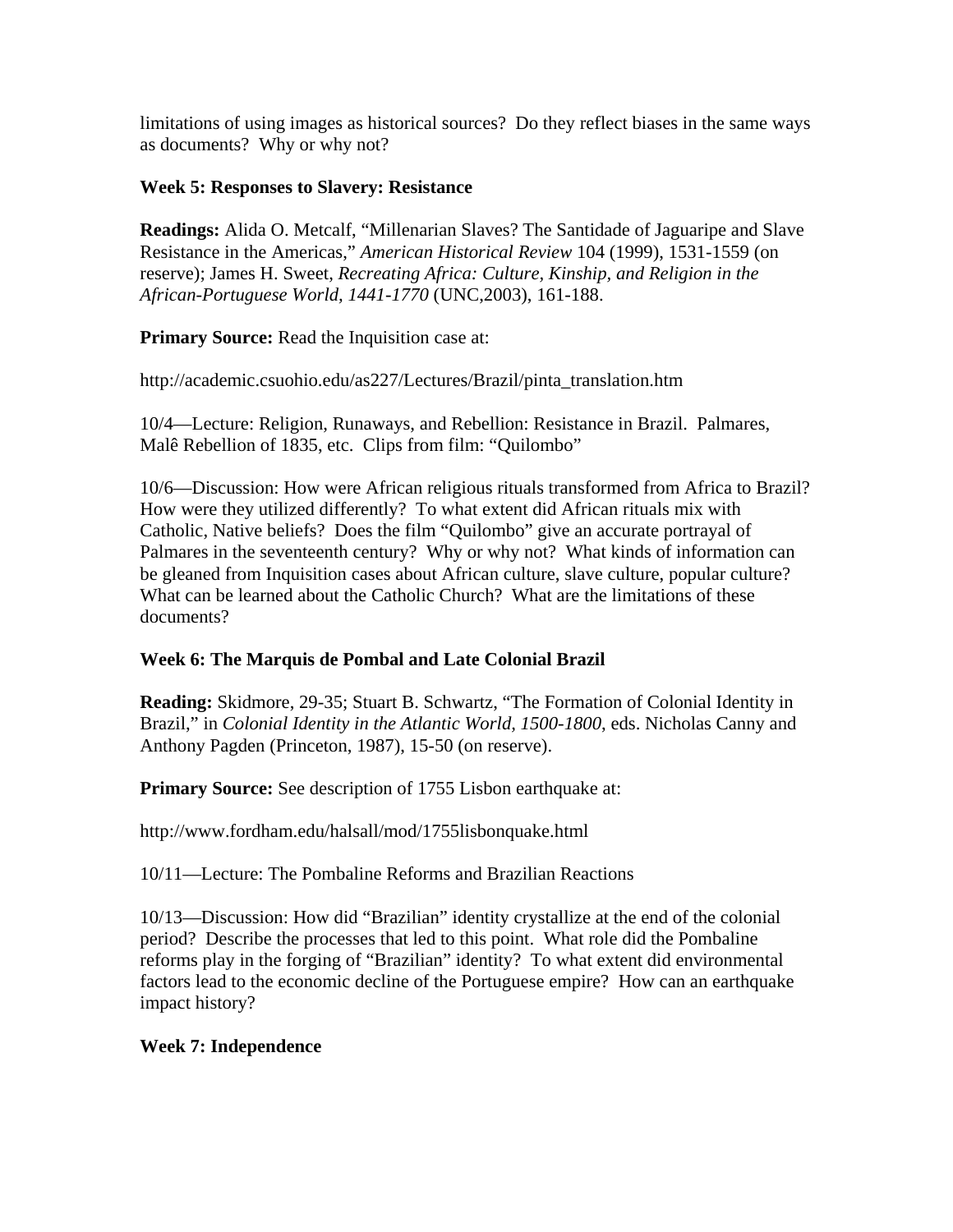**Readings:** Skidmore, 35-42; Emilia Viotti da Costa, "Independence," in *The Brazilian Empire*, 1-23.

**Primary Source:** You must choose one of the following 19<sup>th</sup> century travel narratives and read it before class on 10/20. All of these are available in the UW libraries. All students will be required to turn in a 5-page primary source analysis in class that day:

Thomas Ashe, *A Commercial View…*(1812) John Mawe, *Travels in the Interior…* (1812) Henry Koster, *Travels in Brazil* (1817) John Luccock, *Notes on Rio…* (1820) Maximilian von Wied, *Travels in Brazil…*(1822) Johann Baptist von Spix and CF Phil von Martius, *Travels in Brazil* (1824) Robert Walsh, *Notices…* (1830) Jean Baptiste Debret, *Viagem pittoresca* (1831)—Portuguese and French only CS Stewart, *Visit to the South Seas…*(1832) John M. Baker, *View of the Commerce…*(1838) Daniel P. Kidder, *Sketches of a Residence…* (1845) George Gardner, *Travels in the Interior of Brazil* (1846) Charles Wilkes, *Narrative of the United States Exploring Expedition…* (1856) Thomas Ewbank, *Life in Brazil…* (1856) CS Stewart, *Brazil and la Plata* (1856) Ballard S. Dunn, *Brazil, the Home for Southerners* (1866) Elizabeth and Louis Aggasiz, *A Journey in Brazil* (1868) Richard F. Burton, *Explorations of the Highlands…* (1869) Adele Toussaint-Samson, *Parisian in Brazil* (1883) Charles Dent Hastings, *Year in Brazil* (1886) Frank Bennett, *Forty Years in Brazil…*(1914) Helena Morley, *The Diary of Helena Morley*

10/18—Lecture: Independence and the Fall of the Monarchy.

10/20—Discussion: Was Brazilian independence a European or Brazilian event? Individual presentations of  $19<sup>th</sup>$  century travel narratives. What are the possibilities and limitations of travel narratives as historical sources?

# **Week 8: 19th Century Social and Political Changes**

**Readings:** Skidmore, 43-64; Emilia Viotti da Costa, "Town and Country," in *The Brazilian Empire: Myths and Histories* (rev. ed. UNC,2000), 172-201; Levine and Croccitti, 91-103

10/25—Lecture: Regionalism, War, and Abolition. Film clip from Abolição. Review for exam.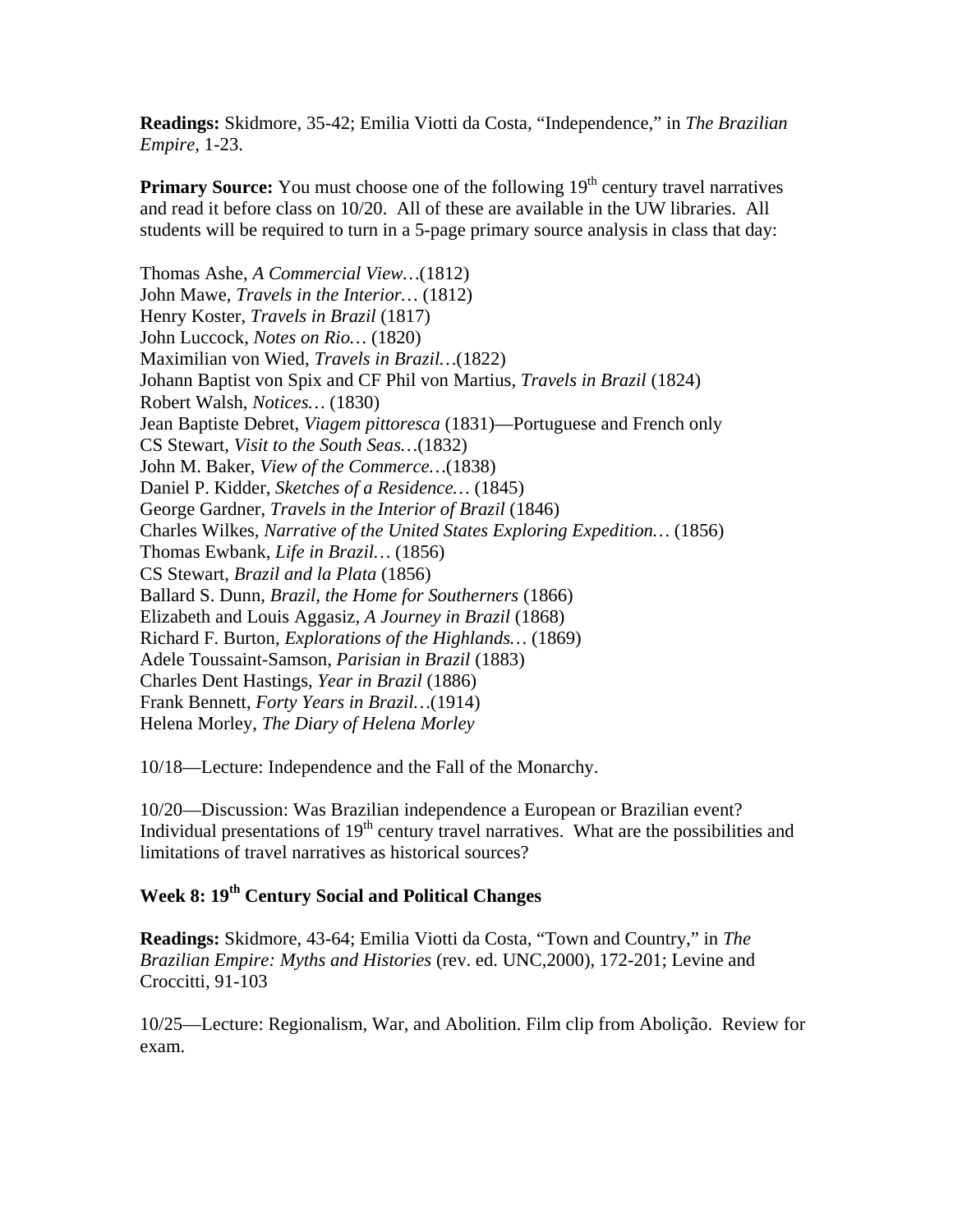10/27—Midterm exam, due on 11/1. (8-10 pages). During the colonial period, how and when do Africans, Indians, and Portuguese become Brazilian? What defines "Brazilianness" in the colonial period? Does independence (1822) mark a critical watershed in Brazilian history, or was it simply the culmination of 300 years of "Brazilian" identity formation? Explain.

# Week 9: Everyday Life in Late 19<sup>th</sup> Century Urban Brazil

**Readings:** Sandra Lauderdale Graham, "Contagion and Control," in *House and Street: The Domestic World of Servants and Masters in Nineteenth-Century Rio de Janeiro* (Texas, 1992), 108-136.

**Primary Source:** Aluizio Azevedo, *O Cortiço* (1890) (translated as *A Brazilian Tenement* or *The Slum*), 1-

11/1—Lecture: Masters, Servants, and Society in Rio de Janeiro. Work, family, uses of public space, hygiene, Revolta da Vacina, etc.

11/3—Discussion: How does urban Rio change from the 1870s to the turn of the  $20<sup>th</sup>$ century? What are the root causes of these transformations? How do reformers define "modernization"? How useful is fiction in revealing history? Does Azevedo's description of the São Romão tenement provide a flavor of urban life that cannot be found in "traditional" sources of history? How does Azevedo's description of São Romão compare to the descriptions of cortiços made by reformers in the Graham article? Can historians effectively use contemporary fiction as primary source material?

#### **Week 10: Whitening, Immigration, and Civilization: Making Brazil "Modern"**

**Readings:** Skidmore, 65-92; Thomas Skidmore, "Racial Ideas and Social Policy in Brazil, 1870-1940," in Richard Graham, ed., *The Idea of Race in Latin America, 1870- 1940* (Texas, 1990), 7-36.

**Primary Sources:** Photographs of Afro-Brazilians, Indians, etc. Collective exercise to be done in class on Thursday.

11/8—Lecture: Immigration, "Whitening, and the (Re)-Shaping of Brasilidade. Scientific racism, labor, Italian immigration, crime da mala, etc.

11/10—Discussion: Explain notions of "progress" and "modernization" in Brazil during the Old Republic (1889-1930). What were the implications of these ideas on urban v. rural, white v. black, male v. female, etc.? Did government policy lead to "progress" for all? Thinking of the photographs of Afro-Brazilians as historical documents, what can they tell you about Afro-Brazilian life? Perhaps more importantly, what can they tell you about white perceptions of Afro-Brazilian life during the Old Republic?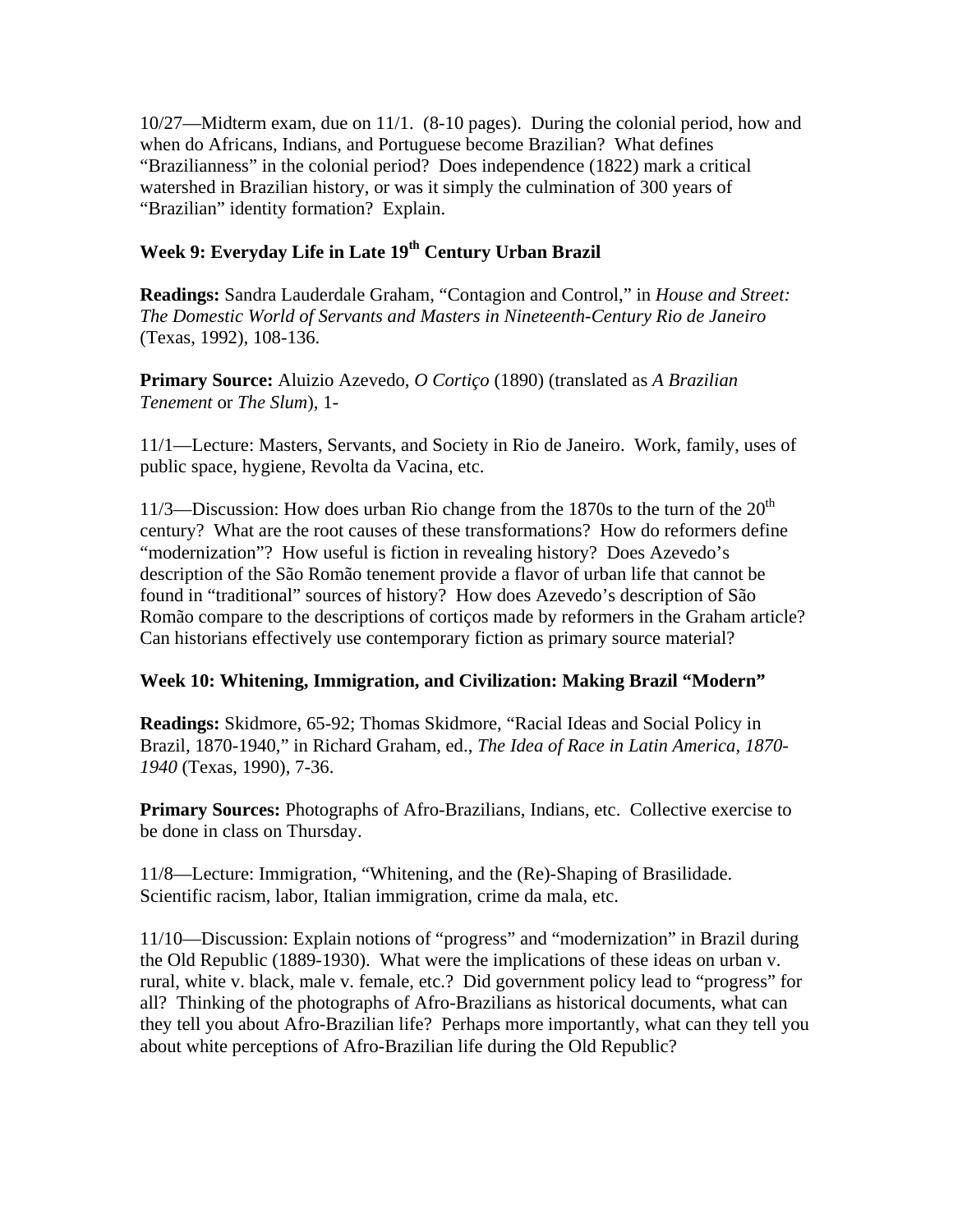# **Week 11: Getúlio Vargas and His Era**

**Reading:** Robert M. Levine, *Father of the Poor: Vargas and His Era* (Cambridge, 1998) ALL

**Primary Sources:** Read the "Letters from Brazilians" on pp. 152-156 of the Levine book.

11/15—Lecture: Uneven Development, Urban Migration, and the Emergence of Favelas, 1910s-1950s. Photos of favelas, etc.

11/17—Discussion: Describe Vargas' strategy for centralizing Brazilian national identity—politics, economics, culture, etc.—through the Estado Novo. Was he successful in bringing all Brazilians under the umbrella of the state in an inclusive way, or did divisions persist? How? Why were his populist reforms (1951-54) largely a failure? What is Vargas' legacy for Brazil? What was Vargas' relationship to the people of Brazil? What do the letters written to Vargas reveal about political culture in Brazil? Taken collectively, what can these letters tell us about the everyday problems of common people?

# **Week 12: The Military Dictatorship in Comparative Perspective**

**Reading:** Skidmore, 144-188; Levine and Croccitti, 235-240; Anthony W. Pereira, "The Dialectics of the Brazilian Military Regime's Political Trials," *Luso-Brazilian Review* 41 (2005): 162-183.

**Primary Source:** Joan Dassin, ed., *Torture in Brazil: A Report by the Archdiocese of São Paulo* (New York, 1986),

11/22—Lecture and Discussion: Operation Condor and Authoritarian Rule in South America. Film Clip: Missing

11/24—Thanksgiving.

# **Week 13: Gender, Family, and Urban Poverty**

**Readings:** Nancy Scheper Hughes, "Culture, Scarcity, and Maternal Thinking: Maternal Detachment and Infant Survival in a Brazilian Shantytown," *Ethos* 13 (1985), 291-317.

**Primary Source:** Carolina Maria de Jesus, *Child of the Dark* (Signet, 2003) ALL

11/29—Lecture: The Impacts of Poverty on Women and Children.

12/1—Discussion: What are the impacts of poverty on women and children in Brazilian cities? How are categories like gender, race, family, and childhood transformed by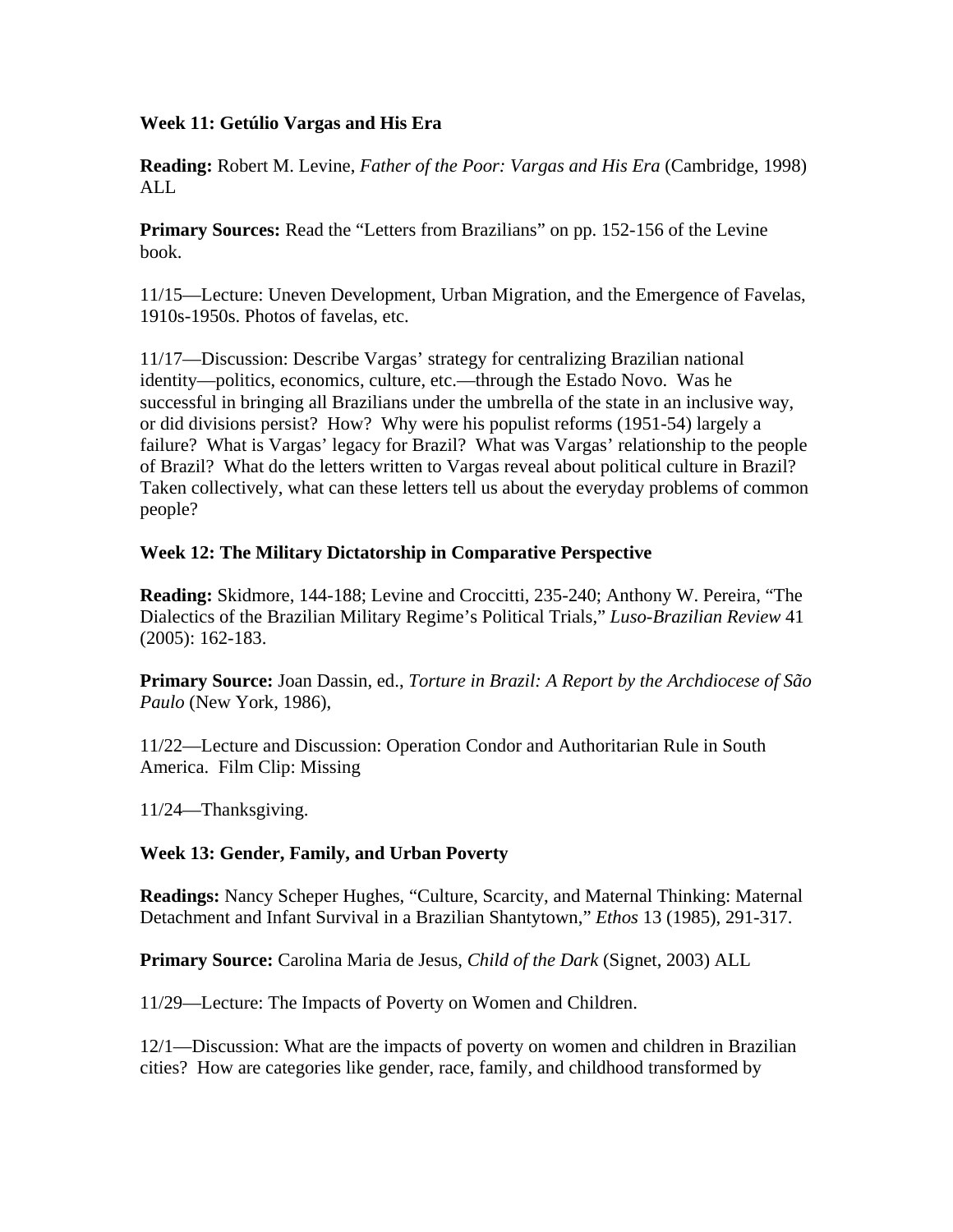grinding poverty? How useful are diaries as historical sources? Describe the biases of Carolina Maria de Jesus. How does she view men, her children, race?

# **Week 14: The Silences of Racism and the Emergence of Affirmative Action**

**Reading:** Skidmore, 189-238; Levine and Croccitti, 268-273, Edward E. Telles, "From Racial Democracy to Affirmative Action," in *Race in Another America: The Significance of Skin Color in Brazil* (Princeton, 2004), 47-77.

# **Primary Source:** Census figures from IGBE

12/6—Lecture: Land Distribution, the MST, and Racial Silencing in Brazil. Video: Bus 174

12/8—Discussion: How are Afro-Brazilians and Indians silenced in Brazil? How does the persistence of the myth of "racial democracy" impact Afro-Brazilians and Indians? How do race and class discrimination merge? What can census data reveal about society and history? How limited is quantitative data in the absence of qualitative data?

# **Week 15: Samba, Soccer, and the Impacts of Globalization**

**Readings:** Barry Bearek, "Poor Man's Burden," *New York Times Magazine*, June 27, 2004: 30-39; Franklin Foer, "How Soccer Explains the Survival of the Top Hats," in Foer, *How Soccer Explains the World: An Unlikely Theory of Globalization* (Harper Collins, 2004), 115-140.

**Primary Source:** All students should go to Memorial Library and look at a post-1985 edition of the weekly Brazilian news magazine, *Veja* (call # APV426E115). You may choose any date that you want. While many of you may not be able to read the Portuguese, you can still engage in creative analysis. Look through the magazine and glean as much as you can from titles, photographs, etc. All of you should make a photocopy of the cover and the table of contents. You should then go to a similar American magazine (*Time, Newsweek,* etc.) and copy the cover and contents of that magazine for the same date. Your written response, with photocopies attached, should answer the following questions: Are the cover stories the same? Why, or why not? How do the tables of contents compare? Do the magazines report on similar overarching themes and topics? Do they have the same news content? Are there equal amounts of Brazilian news in American magazines as there is American news in Brazilian magazines? Why, or why not?

12/13—Lecture: The Globalization of Brazil: Multi-National Companies, Soccer, Samba, and Hip Hop

12/15—Discussion: Describe the struggle between local and global forces in Brazilian economy, society, and culture. Do the interests of multi-national companies conflict with the interests of most Brazilians? How? Does the commercialization of Brazilian samba